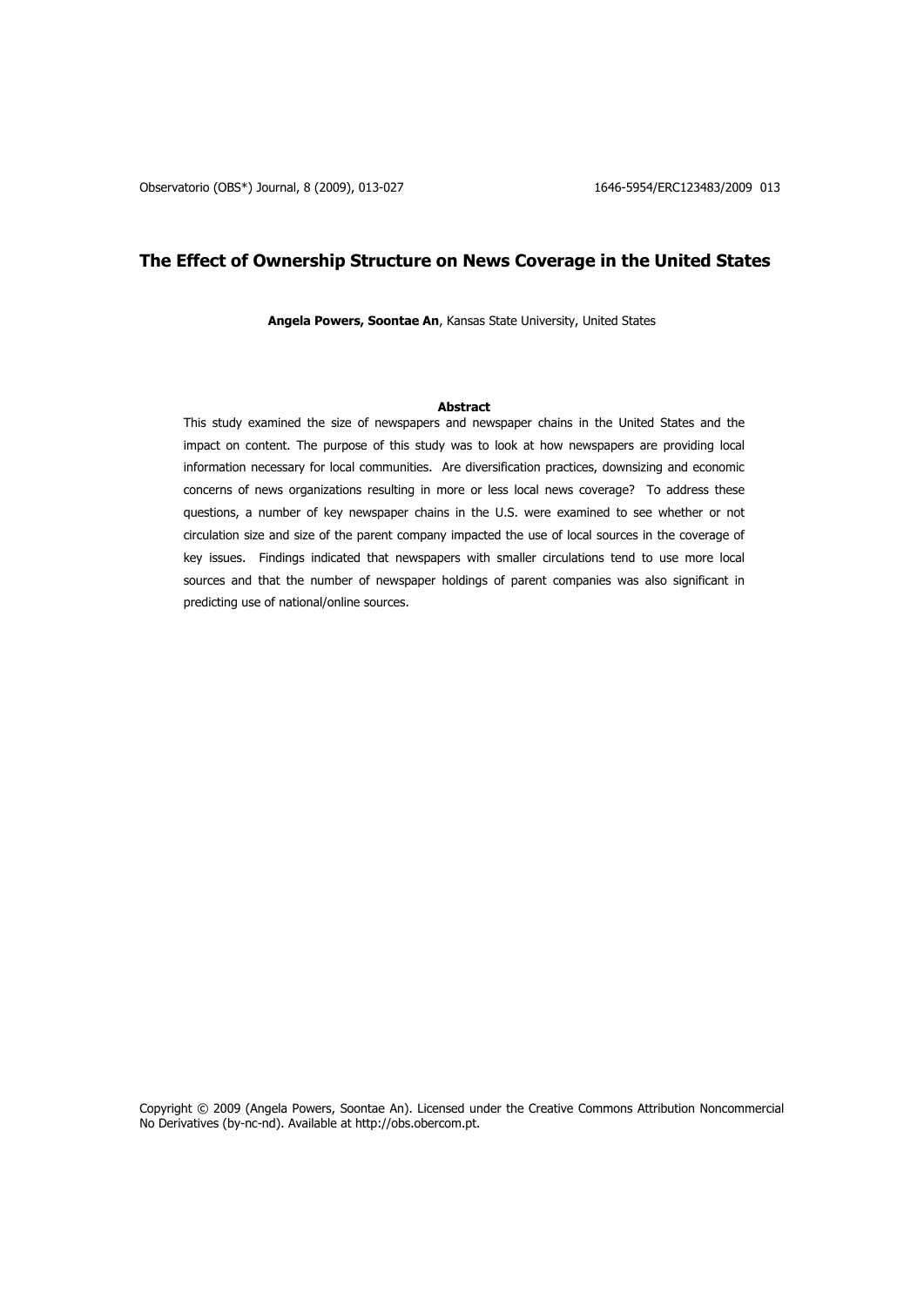Most newspapers in the U.S., including The New York Times, The Los Angeles Times, and The Dallas Morning News, are experiencing extreme financial difficulties (Meyer, 2008). Kuttner (2007) stated that as our youth lose the habit of reading print, it will be difficult to survive when cost structures for print media are fifty percent higher than Internet competitors. Despite decreasing circulations, newspaper layoffs, and declining revenues, however, newspapers continue to be the leading force in journalistic news reporting. The 2006 State of the News Media Report found that alternative media such as blogs contain only five percent of what would be considered journalistic reporting. Furthermore, Kuttner (2007) stated that if one were to trace the origins of non-traditional news media, about 85 percent would point toward newspapers as their main source of information. Clearly, the flow of information is dependent on our traditional media, newspapers in particular.

In light of changing economics of media industries, questions have arisen as to whether or not the organizational structure of some of our largest, most influential newspaper chains is contributing positively or negatively to sound journalistic practices in our local communities, journalistic practices necessary for thriving democracies. Are they covering news in a way that is relevant and useful for readers and in a way that relates to the local community, or have economies of scale resulted in fewer local sources and more shared information? As traditional media confront Web issues, they grapple with the structure of their organizations and ways to most effectively and efficiently create content that appeals to a wide range of people (Smolkin, 2007). Some claim that media conglomerates are far removed from local communities and that local news has gone by the wayside. Others claim that local newsrooms act independently in each community in search for news that relates to local citizens (Cunningham, 2001).

The purpose of this study was to look at how newspapers are providing local information necessary for local communities. Are diversification practices, downsizing and economic concerns of news organizations resulting in more or less local news coverage? Most agree that innovative coverage of local issues is key for news organizations' survival. This paper examines ownership characteristics of newspaper companies such as the New York Times Company and the Tribune Company to see whether or not there is an influence on local news coverage.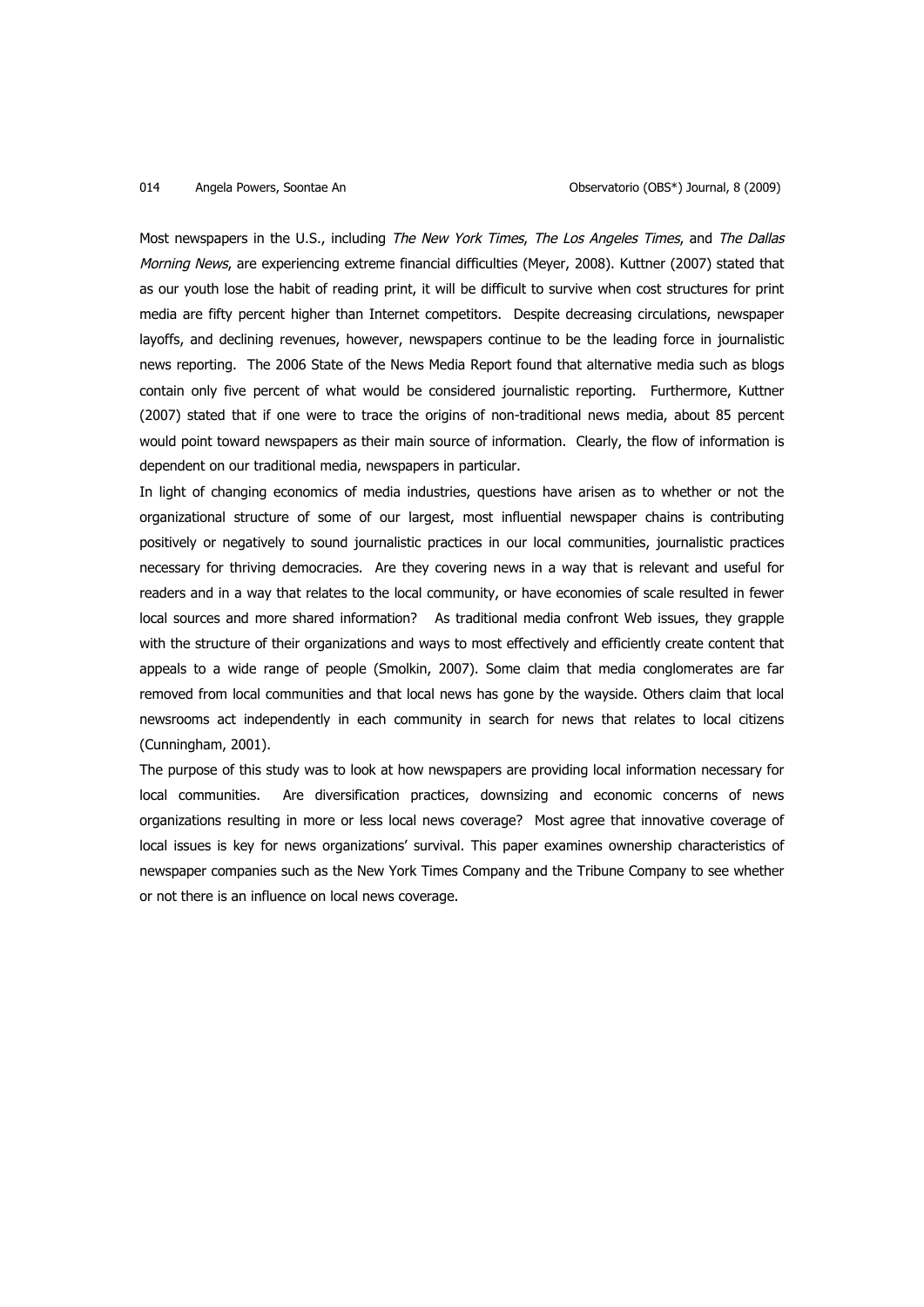### **Media Structure and Organizational Impact**

One key function of the press has been to keep citizens informed of government issues and the election of government officials. In the U.S., local media has provided citizens with information on how politics, including national politics, will impact local communities where their newspapers operate. Traditionally, newspaper and television stations have been family-owned entities with publishers and general managers living in the communities where their newspapers function. With increased concentration of ownership, the organization structure of large media conglomerates can be far removed from local communities. Owners may have nothing to do with local communities. Studies on the structure of these media organizations have analyzed numerous variables; however, this study focuses on variables such as circulation size, scope of the parent company and source usage…variables which potentially impact news coverage and thereby the democratic life of local communities. Variable such as size and circulation in previous studies have been related to central control over content. Diversification variables have been related to how corporations use resources across divisions. These studies are important because Stone, Stone, and Trotter (1981) found that market characteristics could be used as predictors of newspaper quality. The best performing papers had the best circulation performance. Lacy (1989) added that, in general, higher quality newspapers would be associated with more subscribers or larger newspapers. Such studies are good indicators of the relationship between structure and quality. Compaine et. al. (1983) long suspected that the structure of media organizations had an impact on content. Demers (1999) identified several structural trends in the media industry. For example, he suggested that the bigger the media conglomerates are, the less control they have over their media institution. This would, in fact, benefit local outlets by allowing autonomy at the local level to operate under the needs of the local community instead of the needs of the parent company.

Local subsidiaries within the large organization often control the flow of information in each geographical community. In a nation that has different local and state governments, information must be provided about the immediate local political and social environment. Blakenburg and Ozanich (1993) suggest that "inside control" is where owners and managers of media organizations play important roles in decision-making. Media may be owned by large conglomerates; however, decisions are still made at the local level. Often local media have been able to thrive in smaller communities because of the ability of parent companies to share cost burdens.

Oba and Chan-Olmsted (2006) found that the larger the conglomerate, the more likely it would use more syndicated programming from within the organization. Chen, et.al (2005) discovered that the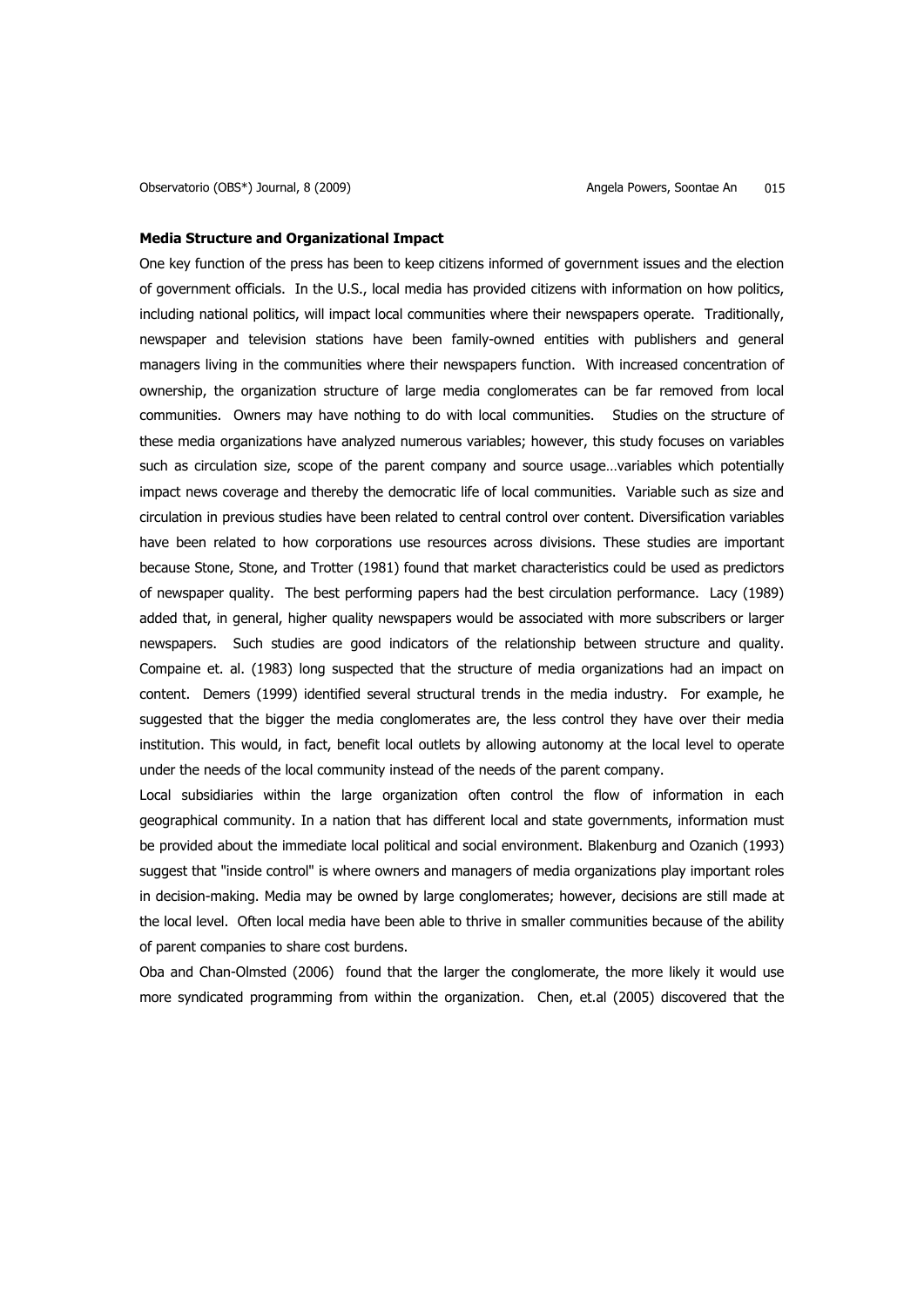more newspaper companies invested in their firms in terms of syndicated materials, wire services, staffing, travel budgets, etc., the more likely was their profit potential. Likewise, Oba and Chan-Olmsted found that smaller firms find new niches, provide innovation, and establish incentive for new firms to follow a similar path. Newsroom investments, as well as experimentation on the part of large media conglomerates and their local divisions often prove to be good for business.

In addition to increasingly larger newspaper companies, these companies have also diversified their holdings which may have had an impact on content. Large corporations consist of a number of independent subsidiaries, each acting as a profit source and decider of content. These companies practice diversification to ensure that performance does not depend on a single product or service (Picard, 2002). Stephan (2005) described product-diversification as expansion of activities across different media product markets. Furthermore, Stephan (p. 80) states that "diversification into related product markets is considered as a strategy to pursue efficiencies and to enhance profits by realizing economies of scope." According to Picard (2002), some companies prefer diversifying into other print media; while others offer a wide range of communication products.

Chan-Olmsted and Chang (2003) and Stephan (2005) used the resource-based view of the firm to analyze diversification. They found that the external environment shapes the strategic behavior of a firm. According to Waterman (1991), chain ownership benefited from "transaction cost savings" and "economy of scale" which was the results of "centralized management" (p.172). Gomery (1998) also suggested the main causes of media conglomeration in the United States were economies of scale, vertical integration, and corporate diversification. With economies of scale, conglomerates could receive greater returns on their investments.

Diversification is also often positive in the sense that a "heterogeneous democracy" needs a "broad spectrum of ideas and opinions" (Becker and Schoenbach (1989, p.19). Emerging media conglomerates had to address a combination of senses and use new channels of information. In this way, media diversification could promote the use of multiple platforms of media. It would become imperative for companies to diversify in order to reach mass audiences. If they only appealed to a certain group, they would lose market shares of different groups. Therefore, a "something-for-everyone" approach was essential in order to compete. Lopes (1992) also looked at popular music and found a positive relationship between diversification and innovation. There was an increase in new artists, despite the "continuing market concentration"(p.64). He suggested that "innovation" was an important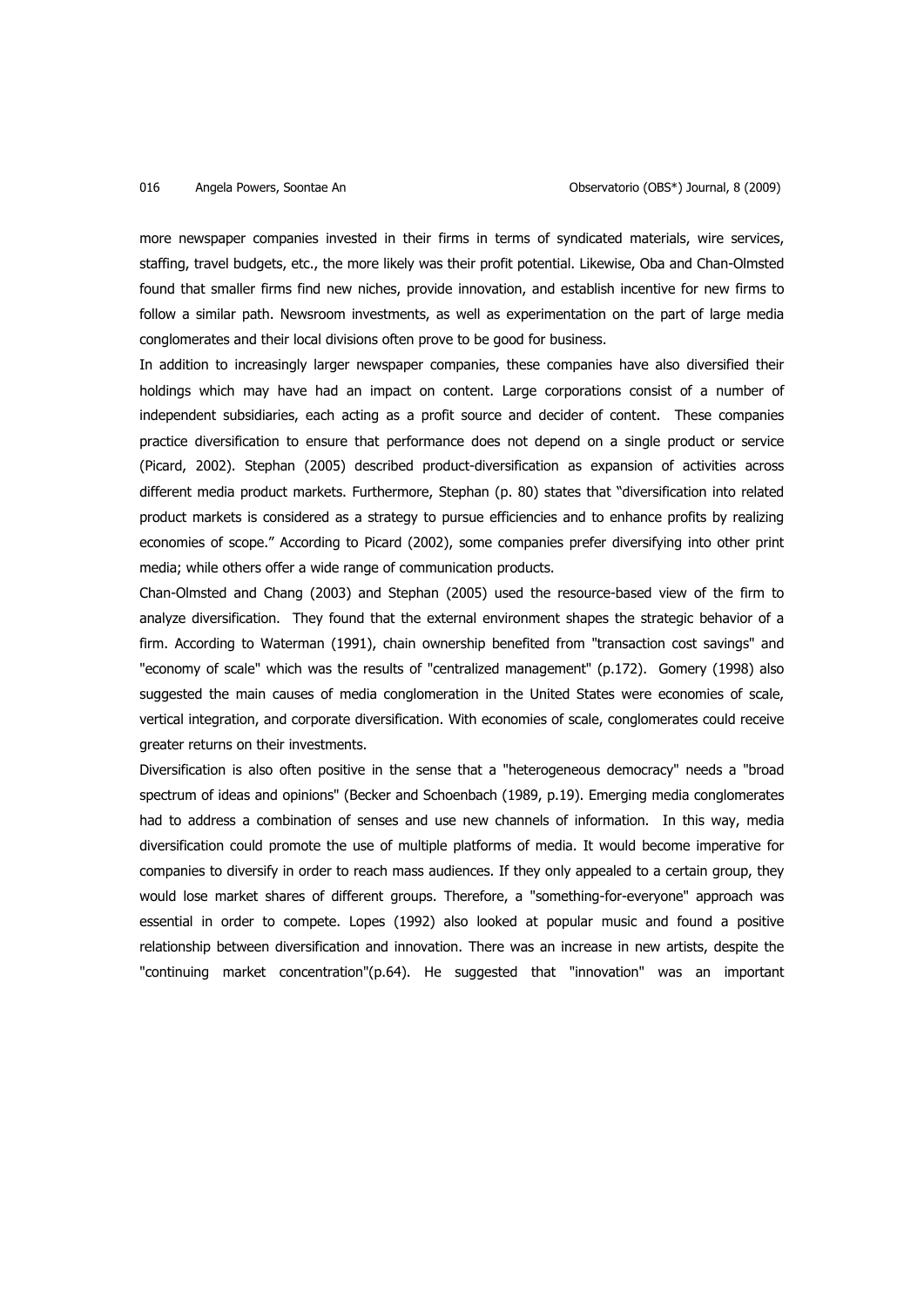consideration in the media industry. Larger corporations were under pressure to produce new materials in accordance with the interests of the users, because they are ultimately the source of their income. Stephan (2005) described product-diversification strategies as an expansion of activities across different media product markets. According to Gordon (2002), in converged media organizations, structural changes have taken place in budgeting, job descriptions, and organizational charts once media begin sharing content. Information gathering has also changed, and reporters are expected to gather news for multiple platforms. With more outlets involved, there would be increasing diversity of ideas. Media conglomerates have the potential to facilitate a diversity of ideas and opinions, instead of setting one agenda.

 A media firm will profit from these creative and intellectual resources when it uses content to offer products that are differentiated enough to charge premium prices or when media products are less differentiated but command a lower cost than rivals. In either case, Stephan believes that content is a key asset to profit. Strategic assets underlie a media's differentiation or cost advantage and are largely content related. The advantages of diversification into different media businesses come from sharable content. According to Stephan, a corporation may reap improved returns by diversifying across media businesses because it is easier to share content. However, the potential for repurposing content depends on the generic nature of the content, which may negatively impact the coverage of issues or angles of stories pertinent to the local communities that newspapers serve.

The literature suggests that size, diversification, and other structural characteristics of newspaper companies have an impact on content. Larger companies may have more resources and may be able to sustain individual newspapers within their chain to provide increased coverage on local issues. However this possible impact on local news is unclear. Some studies suggest that large companies for purposes of economies of scale will use a similar set of sources in their news content across their holdings and thus lose the local angle. Based on Stephan's view of the firm that content is a key asset to profit, the following research questions were addressed:

R1: Will lower circulation newspapers use more or less local sources?

R2: Will newspapers of larger parent companies, those that are more diversified and own more newspapers, use more or less local sources?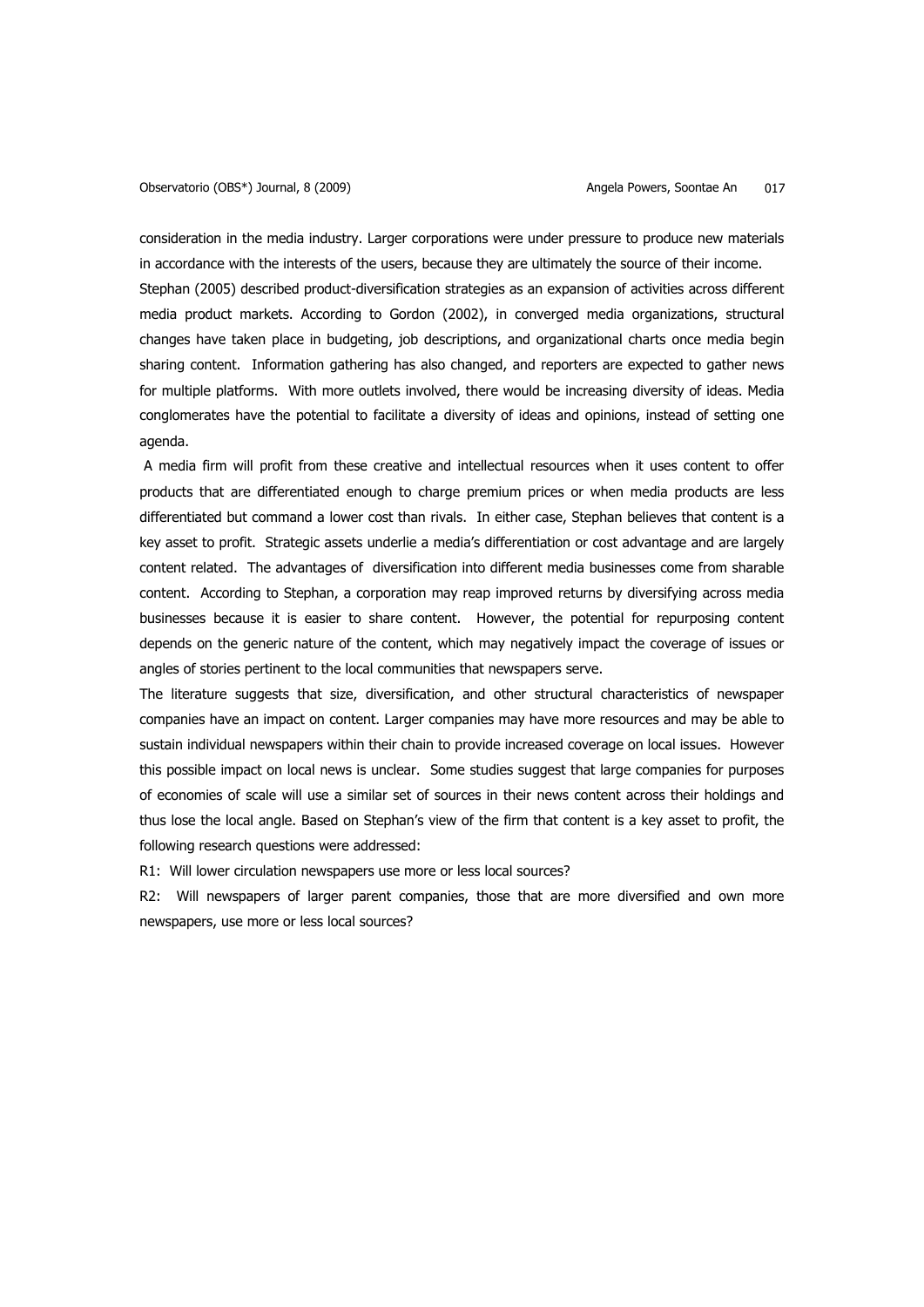### **Method**

To determine how local news coverage may vary in relation to characteristics of companies, we examined newspaper coverage on presidential bids by U.S. Senators Hillary Clinton and Barak Obama. Local newspapers were chosen for analysis because they are traditional media and are the lifeblood of journalism and the U.S. While radio and television impact local communities, newspapers and their websites usually have larger news staffs than other media outlets. For example, Linn (2008) found the The New York Times news site had stronger influence on the individual agenda of CNN.com than CNN.com did on the newspaper site. Also, Benoit et. al. (2005), found that newspapers were the most important source of information about presidential campaigns.

Stories from January 15 to February 17, one week before Hillary Clinton's announcement and a week after Barak Obama's, were targeted. Hillary Clinton announced her candidacy on January 20, 2007 and Barak Obama on February 10, 2007. The national political events were chosen to see how newspapers covered the presidential primary with different local angles and to what extent local perspectives were associated with ownership structure of newspapers. Even though the presidential primary was a national story, results of the election have a strong impact on local communities. Since the U.S. is such a large country, national politics uniquely impact local communities and regions and thus call for individualized, local coverage. According to Meyer (2008), newspapers have the potential for success as long as they can provide local community influence. To quantify the use of local perspectives, we measured frequency of citing local/regional sources, such as interviews of local residents, office-holders or opinion leaders.

To locate newspaper stories, Lexis Nexis Academic Universe was searched using the keywords "Hillary Clinton or Barak Obama and presidential campaign" during the five week period. LexisNexis Academic provides access to full-text news, business, and legal publications, using flexible search options. "One of the most heavily used databases in higher education in the U.S., LexisNexis Academic is available at over 1,500 libraries serving over 8 million students and faculty" (http://academic.lexisnexis.com). News coverage includes deep backfiles and up-to-the-minute stories in national and regional newspapers, wire services, broadcast transcripts, international news, and non-English language sources.

The size of the newspaper was operationalized by circulation figures. The size of the parent company was operationalized by the number of newspapers owned and the SIC codes that indicated how many areas of business they were involved in. Length was measured by the number of words of each article. Authorship was dummy-coded either as staff writers or others. Others included contributing writers,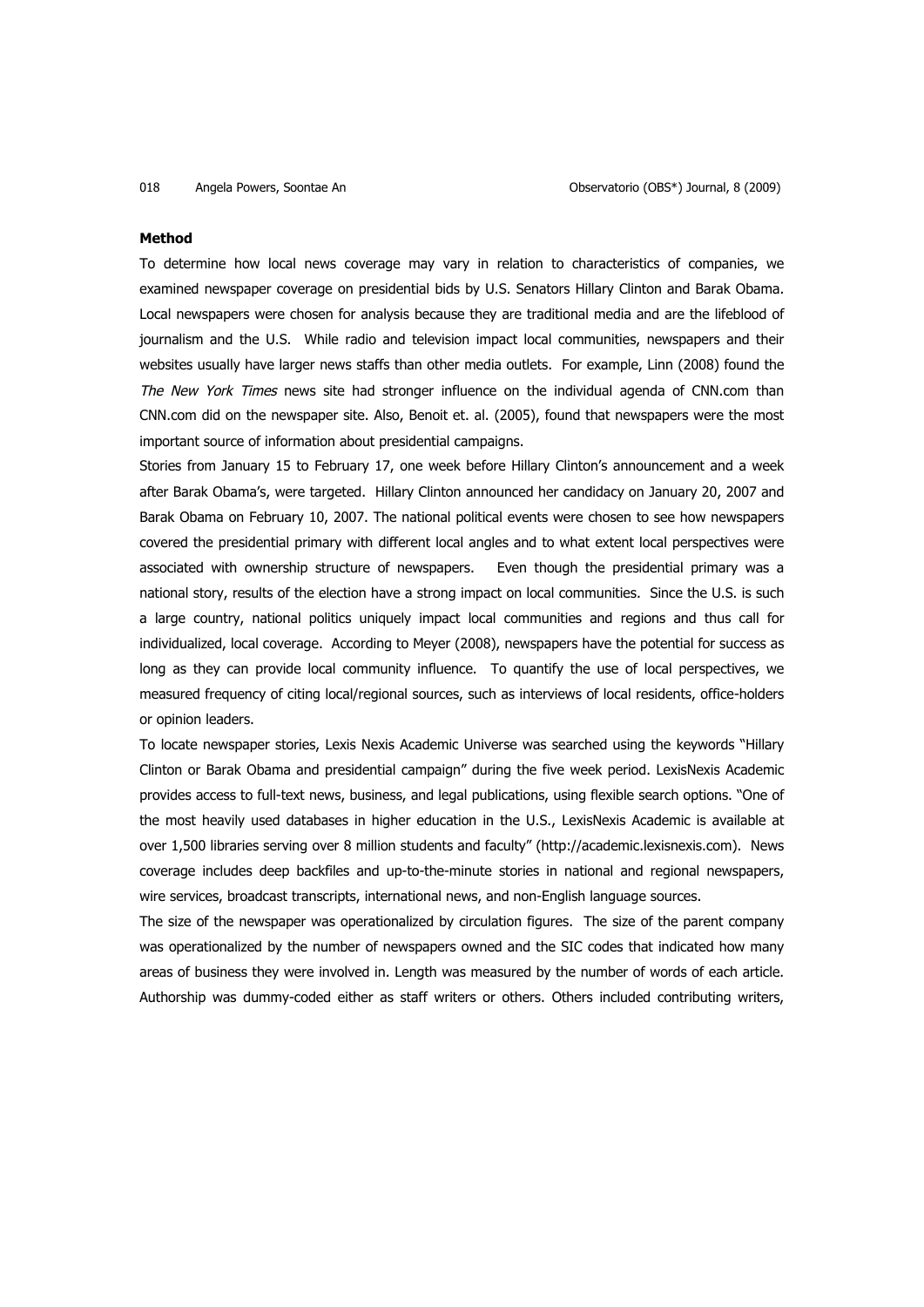wire news services, or correspondents who were not part of the local community. Each news story was examined to determine the extent to which local, regional, national, or online sources were cited. Local sources were defined as sources within the city or surrounding areas of the newspaper. Regional sources were operationally defined as sources within the state but not surrounding areas of publication or within states that border the state of the publication. National sources were defined as sources anywhere in the U.S. that were not bordering the state of the publication. Whenever information came from web sites, we defined it as online sources.

Since counting frequencies of local/regional/national/online sources was relatively objective and straightforward, high inter-coder reliability was obtained. Based on a sample of 25 stories that were not included in the final analysis, two coders agreed 92% of the time on national sources, 96% of the time on the online sources, and 88% of the time on the local and regional sources. Since most disagreements came from distinguishing sources between local and regional, and both sources pertain to local perspectives, final analysis was done by combining local and regional sources. Adhering to the operational definitions described above, one undergraduate student majoring in journalism analyzed all stories.

In addition to the content analysis, financial information for each newspaper company was collected, including circulation, parent company's newspaper holdings, and number of different divisions that the parent company is affiliated with. To find 2006 daily circulations, "2006 Top 100 Daily Newspapers in the U.S. by Circulation," by Burrelles Luce, information from Audit Bureau of Circulations, and company websites were utilized. Regarding number of different divisions, "Million Dollar Directory: America's Leading Public & Private Companies" was used to identify Standard Industrial Classification (SIC) codes for each parent company.

The final data-set contained content analysis of news stories, as well as financial information of the company, as well as that of the parent company. The unit of analysis was the news story. Because some newspapers were private companies, some of their financial information was not publicly available, leading to a final sample size of 82.

## **Results**

# Descriptive Statistics

A total of 37 newspapers were analyzed, with 24 different ownerships. Table 2 addresses information about length, circulation, number of newspapers owned by parent companies, number of different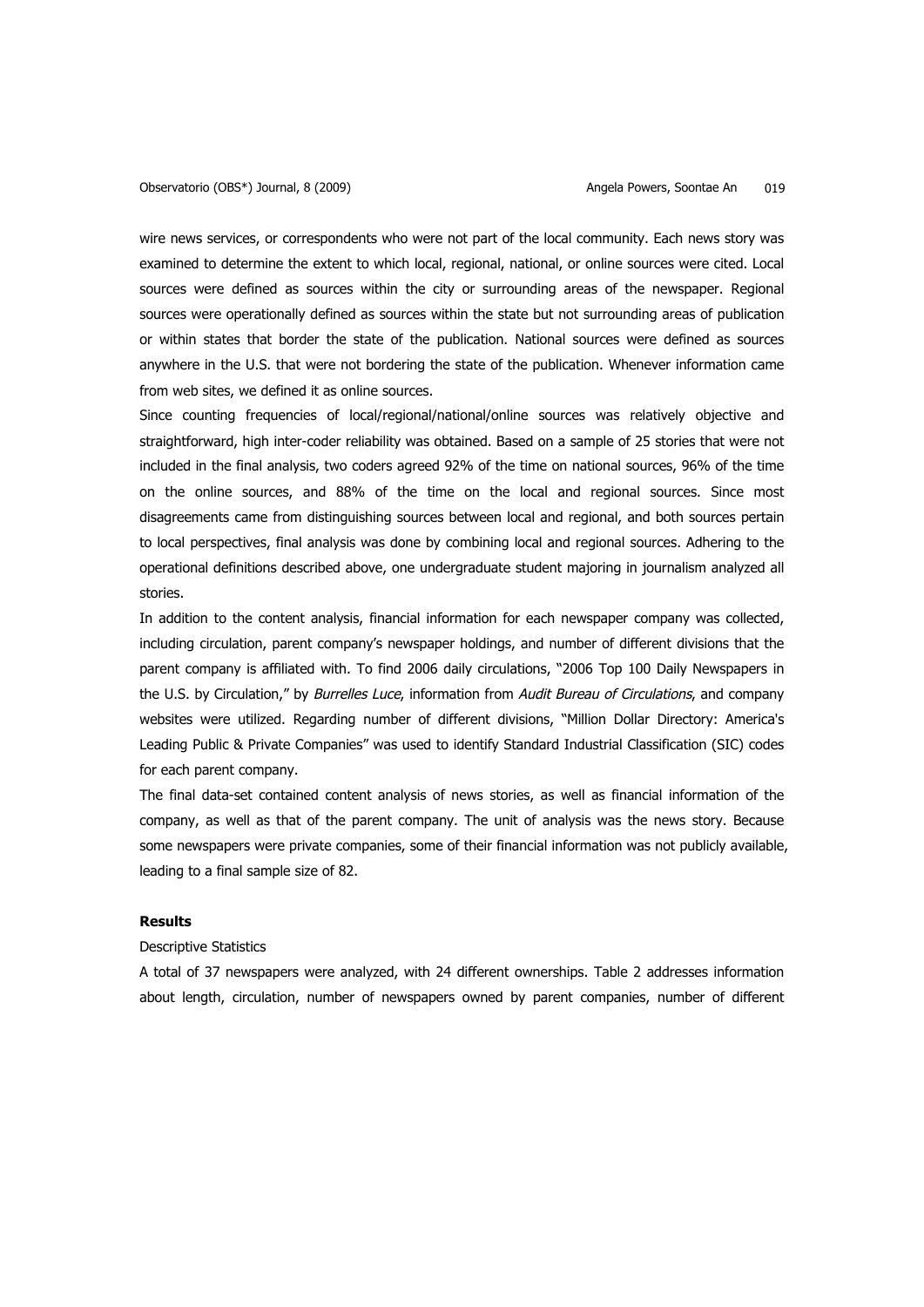divisions, and authorship. Average length of stories was 732 words, with a maximum of 2046 words written by the Chicago Tribune and a minimum of 41 words by the Seattle Times. Average daily circulation was 447,077, with the largest circulation of 1,142,464 by the New York Times and the smallest circulation of 15,224 by the Herald News.

The average number of newspapers owned by parent companies was about 12, with a maximum of 56 and a minimum of 1. Lee enterprises, owner of the St. Louis Post-Dispatch, owned 56 daily newspapers. Based on the SIC codes, the average number of businesses that each parent company was affiliated with was 3.2, with a maximum of seven and a minimum of 1. For example, News Corp., owner of the New York Post, was highly diversified with seven different businesses: Newspapers (2711), periodicals (2721), book publishing (2731), television broadcasting stations (4833), cable and other pay TV services (4841), motion picture and video production (7812), and theatrical producers and services (7922). Among the 82 stories, 61% were written by staff writers, while 39% were written by others, as shown in Table 1.

|                                         | Mean                           | <b>SD</b> | Max       | Min    |
|-----------------------------------------|--------------------------------|-----------|-----------|--------|
| Length                                  | 732.3                          | 415.3     | 2046      | 41     |
| Circulation                             | 447,077                        | 371,492   | 1,142,464 | 15,224 |
| Number of Newspapers<br>Owned           | 12.4                           | 12        | 56        | 1      |
| Number of Different<br><b>Divisions</b> | 3.2                            | 2.2       | 7         | 1      |
| Authorship<br>$N = 02$                  | Staff writer 61%<br>Others 39% |           |           |        |

### **Table 1: Descriptive Statistics on Independent Variables**

 $N = 82$ 

Table 2 presents the numbers of local, regional, national and online sources used for stories. The average number of local sources was .40, with a maximum of 5. Regional sources were cited .22 on average. National sources were more frequently cited, with an average of 2.8. The average for online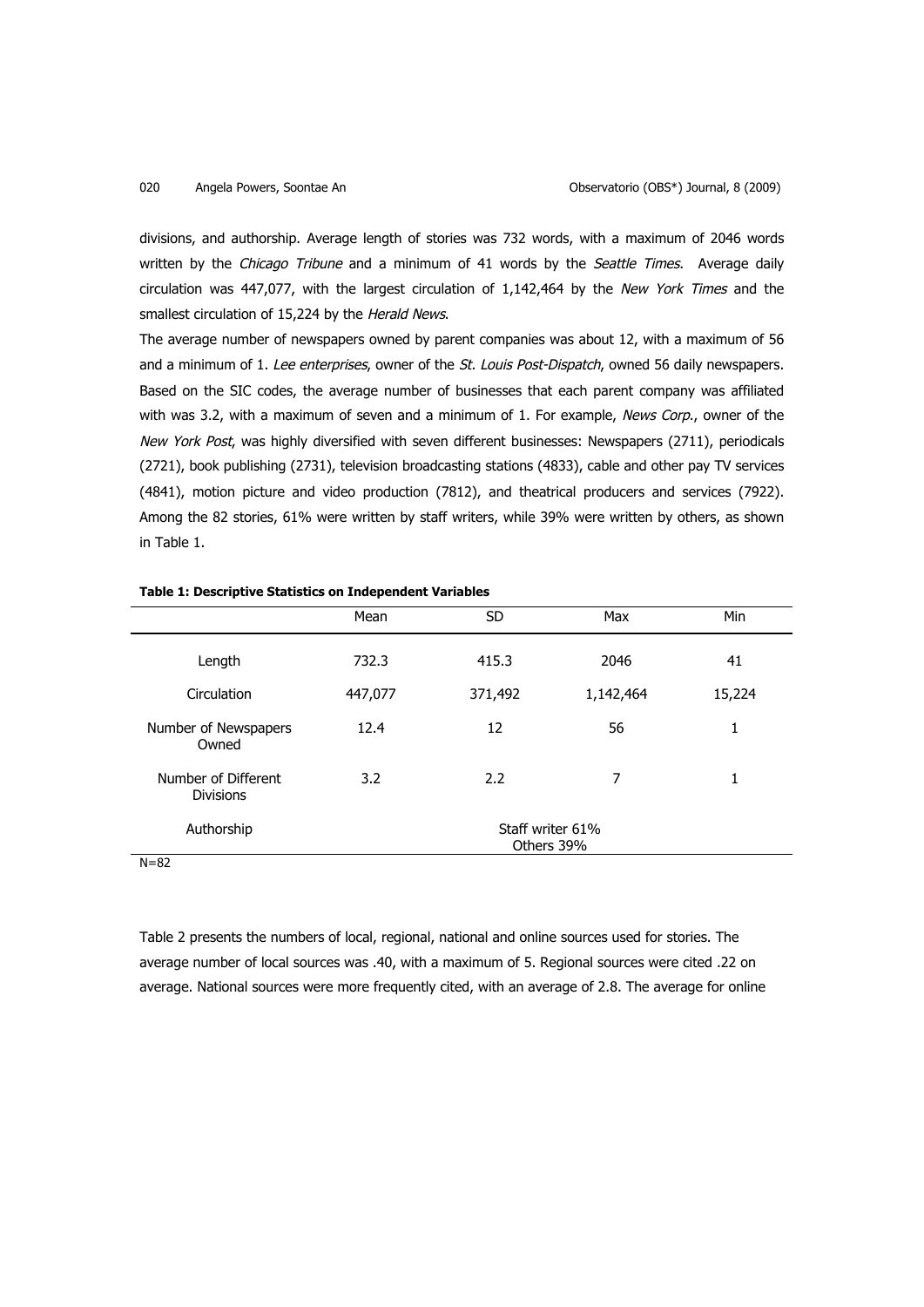sources was .57, with a maximum of 21. One story by the State Journal-Register was extensively based on 21 websites. Regression analyses were conducted without the story; however, the results remained the same. Therefore, the story was included for all the analyses.

| . .                     |      |     |     |     |  |
|-------------------------|------|-----|-----|-----|--|
|                         | Mean | SD  | Max | Min |  |
| <b>Local Sources</b>    | .40  | 1.0 | 5   | 0   |  |
| <b>National Sources</b> | 2.8  | 2.4 | 9   | 0   |  |
| <b>Regional Sources</b> | .22  | .9  |     | 0   |  |
| <b>Online Sources</b>   | .57  | 2.9 |     | 0   |  |

# **Table 2: Descriptive Statistics on Dependent Variables**

 $N=82$ 

Numbers of sources are measured per story.

# **Regression Results**

R1 asks whether or not smaller newspapers will use more or less local sources. As shown in Table 3, circulation was a significant factor predicting use of local sources. That is, stories published in newspapers with small circulations tended to use more local sources than stories in large newspapers (β=-.33,  $p = .042$ ). Authorship was marginally significant (β=-.25,  $p = .055$ ). Staff writers were likely to cite local sources more frequently than others. However, characteristics of parent companies were not significant factors affecting use of local sources. Similarly, stories written by staff writers tended to use more regional sources than stories by others (β=-.28,  $p = .036$ ) as shown in Table 4. Other ownership variables did not turn out to be significant.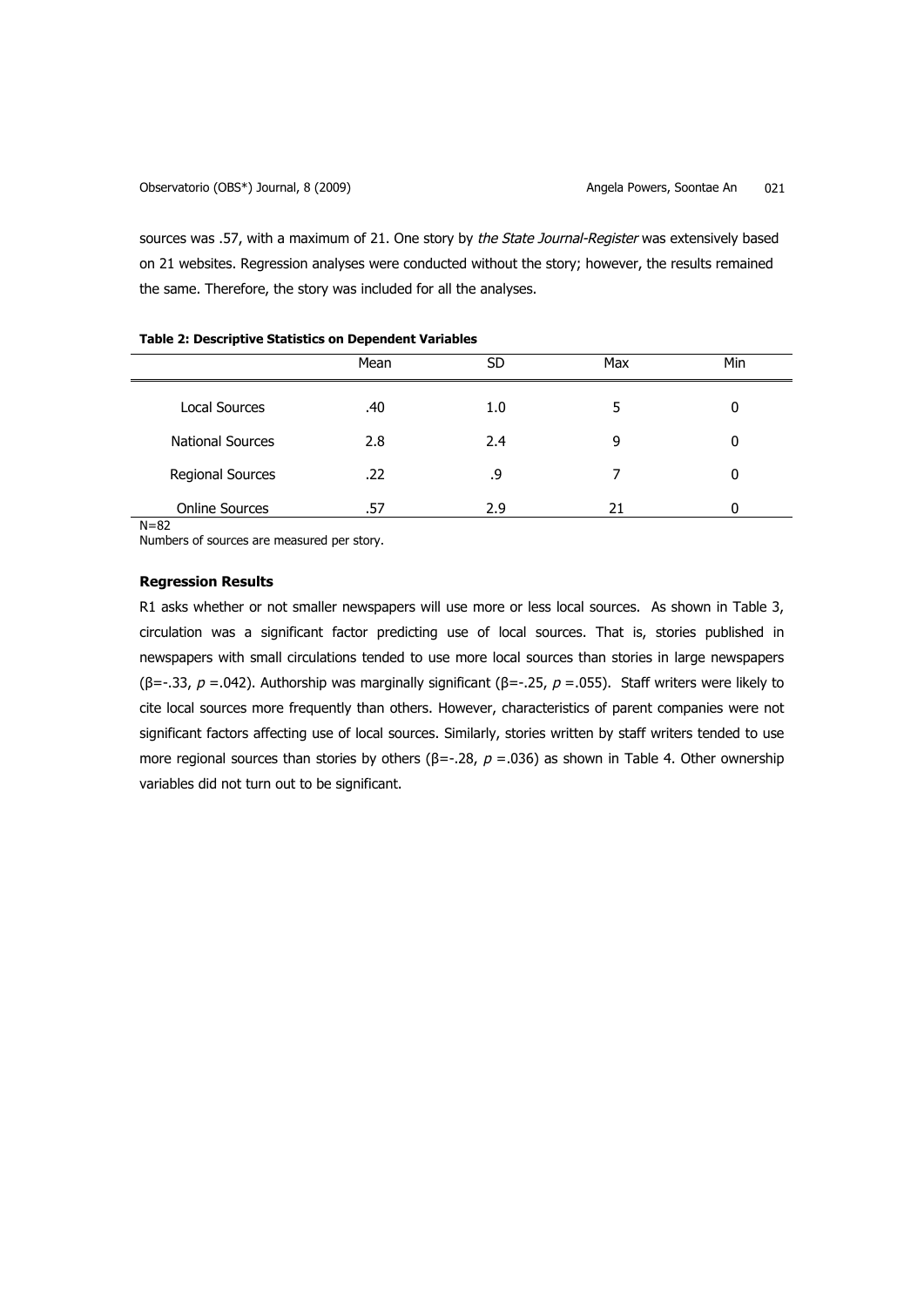022 Angela Powers, Soontae An Observatorio (OBS\*) Journal, 8 (2009)

## **Table 3: Regression on Local Sources**

| Predictors                              | β           |          |
|-----------------------------------------|-------------|----------|
| Length                                  | $-16$       | $-1.27$  |
| Authorship                              | $-0.25$     | $-1.95#$ |
| Circulation                             | $-0.33$     | $-2.07*$ |
| Daily Newspaper Owned by Parent Company | .08         | .66      |
| Different Divisions of Parent Company   | .16         | 1.08     |
|                                         | $R^2 = .08$ |          |
| $N = 82$                                |             |          |

β values are standardized coefficients.

Authorship was measured as 1 (staff writer) or 2 (other). #  $p < 10$ , \*  $p < 05$ , \*\*  $p < 01$ , \*\*\*  $p < 001$ 

## **Table 4: Regression on Regional Sources**

| Predictors                              | β           | ۰        |
|-----------------------------------------|-------------|----------|
| Length                                  | .01         | .04      |
| Authorship                              | $-.28$      | $-2.14*$ |
| Circulation                             | $-11$       | $-69$    |
| Daily Newspaper Owned by Parent Company | $-0.09$     | $-0.80$  |
| Different Divisions of Parent Company   | $-11$       | $-.72$   |
|                                         | $R^2 = .08$ |          |

# $N=82$

β values are standardized coefficients.

Authorship was measured as 1 (staff writer) or 2 (others).

#  $p < 10$ , \*  $p < 05$ , \*\*  $p < 01$ , \*\*\*  $p < 001$ 

Table 5 indicates that the longer news stories were, the more frequently national sources were used ( $\beta$ =.62,  $p$  =.001). The number of daily newspapers owned by parent companies was marginally significant ( $\beta$ =.17,  $p$  =.055). That is, newspapers whose parent companies owned a large number of daily newspapers tended to use national sources more frequently. Likewise, newspapers whose parent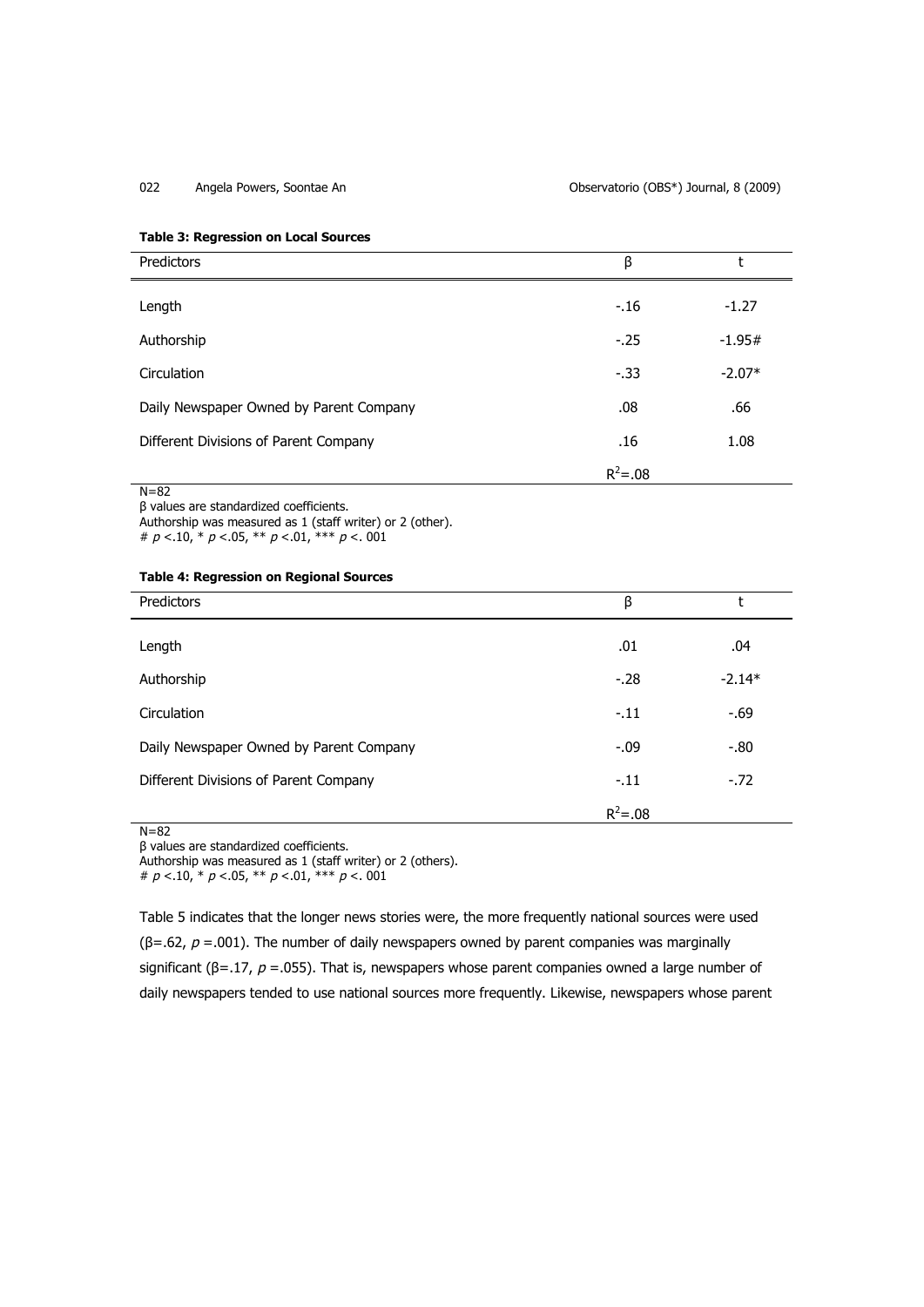companies owned a large number of daily newspapers tended to use online sources more frequently than those with a small number of daily newspapers ( $\beta$ =.22,  $p$  =.045), as shown in Table 6. Also lengthy stories tended to use more online sources (β=.28,  $p = .019$ ).

| Predictors                              | β           |           |
|-----------------------------------------|-------------|-----------|
| Length                                  | .62         | $6.52***$ |
| Authorship                              | $-.09$      | $-0.92$   |
| Circulation                             | .02         | .13       |
| Daily Newspaper Owned by Parent Company | .17         | 1.95#     |
| Different Divisions of Parent Company   | $-0.05$     | $-38$     |
|                                         | $R^2 = .43$ |           |

# **Table 5: Regression on National Sources**

N=82

β values are standardized coefficients.

Authorship was measured as 1 (staff writer) or 2 (others).

#  $p < 10$ , \*  $p < 05$ , \*\*  $p < 01$ , \*\*\*  $p < 001$ 

## **Table 6: Regression on Online Sources**

| Predictors                              | β           |         |
|-----------------------------------------|-------------|---------|
| Length                                  | .28         | $2.39*$ |
| Authorship                              | .16         | 1.25    |
| Circulation                             | $-.04$      | $-28$   |
| Daily Newspaper Owned by Parent Company | .22         | $2.04*$ |
| Different Divisions of Parent Company   | $-.12$      | $-82$   |
|                                         | $R^2 = .15$ |         |

N=82

β values are standardized coefficients.

Authorship was measured as 1 (staff writer) or 2 (others).

#  $p < 10$ , \*  $p < 05$ , \*\*  $p < 01$ , \*\*\*  $p < 001$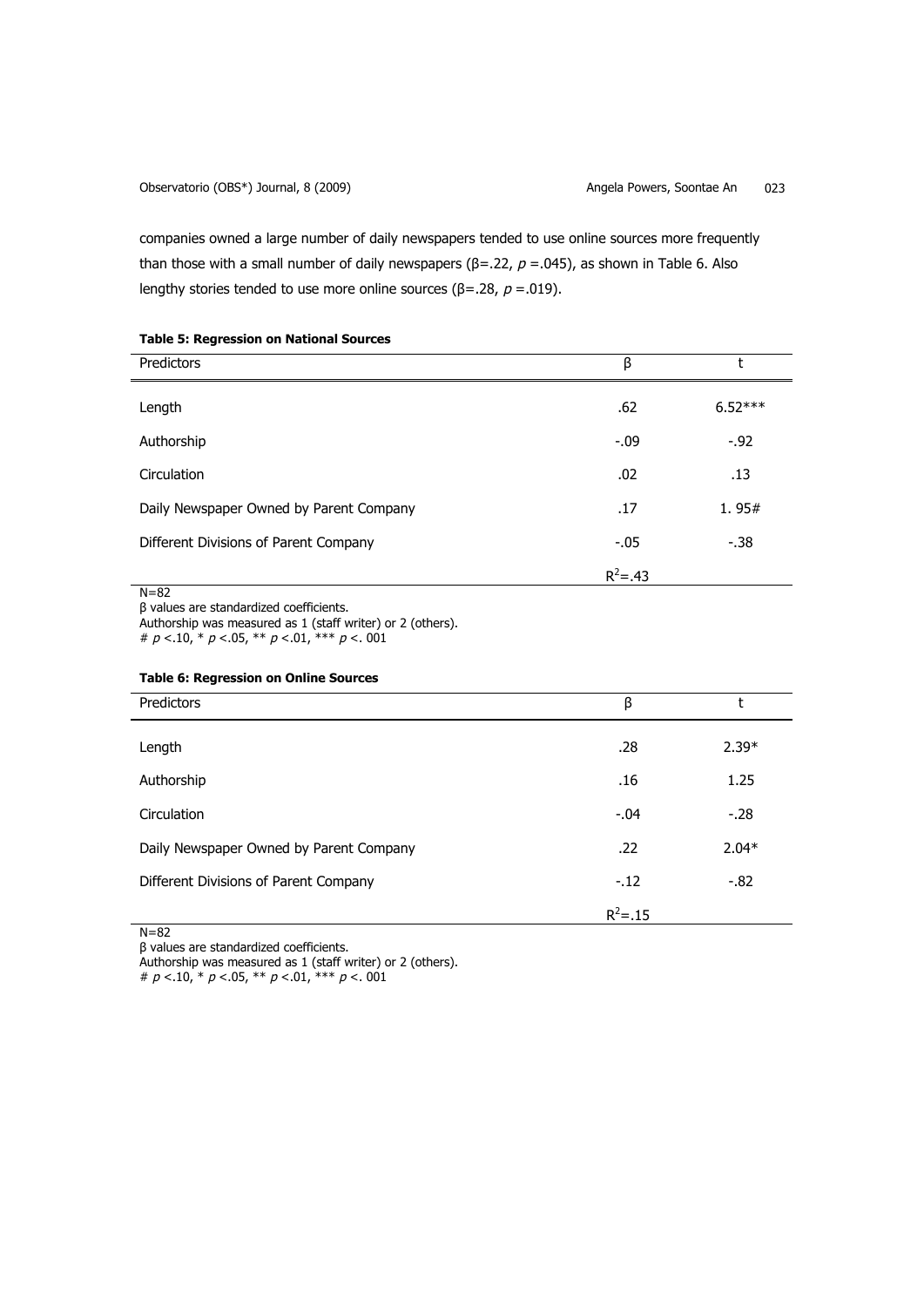### **Discussion**

Newspapers have moved in the direction of tight control by a handful of diversified corporations. Early on, Bagdikian (1997) suggested that media expansions are encouraged by two "ancient" motives: money and influence. Market dominant firms at the national level are predicted to make higher profits on every dollar than less dominant firms; however, at what cost?

Previous research has indicated that the number and type of news outlets have increased, despite the fact that many are owned by the same company, and that media diversification has the potential to allow for a multiplicity of voices especially in media-poor communities (Powers, 2002). However, this study is a follow-up look at the content offerings of some of these outlets and whether or not individual communities have benefited.

Results indicate that larger companies, despite the fact of having more resources, are using fewer local sources in their stories. This supports Stephan's theory that companies will make content more generic so that it can be repurposed more easily. Newspapers with large circulations are less likely to localize a national story because they can publish the same story across regional boundaries and not have to expend resources to gather additional information. This does not bode well for local communities. Even national stories have local implications.

Results on use of national or online sources also suggest that companies whose parent companies own increased numbers of newspapers tend to use more national or online sources. While online sources can be valuable, reliance on them, instead of local opinion leaders, could erode the democratic process, squelching the multiciplicity of voices within local communities. This is in line with the study of Oba and Chan-Olmsted (2006), where large conglomerates tended to use more syndicated programming from within the organization; those newspapers with many sister newspapers may share certain sources. Whether and to what extent those companies use the same national/online sources awaits further investigation.

Another finding is that stories written by staff writers, as opposed to contributing writers or wire services, tend to use more local sources. This is to be expected. Staff reporters are likely to use their contacts to gather information and to localize the story. These localized stories will benefit communities, leading them to make informed decisions. Future study with a larger sample can examine whether ownership characteristics are associated with having more or less staff writers. But at this stage, it appears that the smaller newspaper are the most concerned with gathering the local voice in news.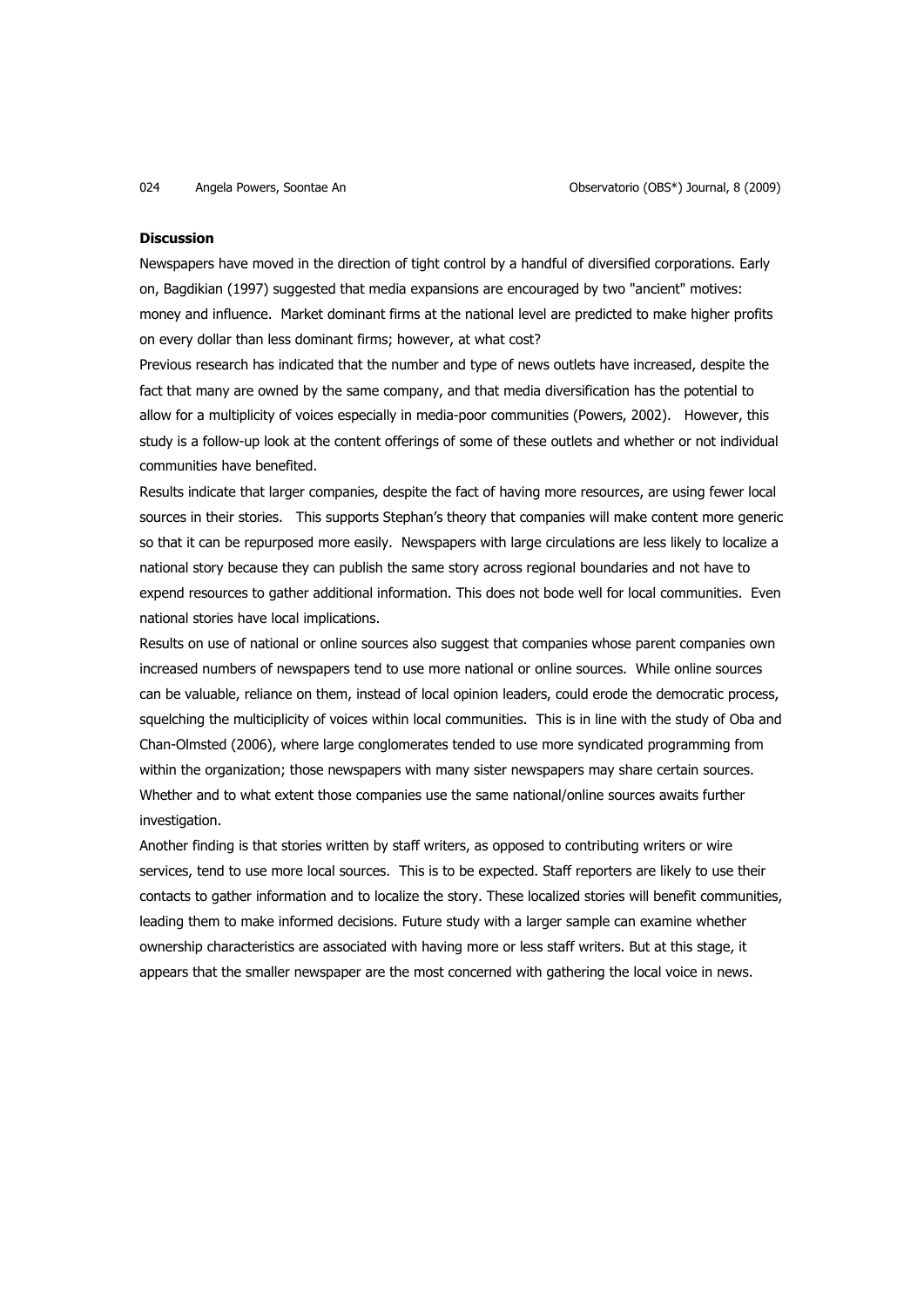The struggle of larger, metropolitan newspapers in the U.S. that have been hardest hit economically may becoming more apparent in their decreasing use of local sources.

Limitations of the study include sample size. It is suggested that future studies, for purposes of statistical analysis and for purposes of greater generalization, increase the sample size. It will also be important to include additional variables in the analysis such as more specific information on newsroom investments such as staff size and syndication resources. Another suggestion would be to expand the scope of issues analyzed to include a variety of stories on local politics or governmental issues that impact the local community. This study on the coverage of national politics on local communities helps lay the groundwork for such future work.

Economically, a diversified media firm can benefit from repurposing content. However, a major function of news media is to provide a market place of ideas. Society relies heavily on the local views in each market to aid in the formulation of opinions, particularly on news involving politics. Thus media conglomerates will better contribute to the free flow of ideas by diversifying their media holdings and encouraging news gatherers to obtain a multitude of voices, including local voices in their storytelling. Without the resources of parent companies, many smaller media outlets might be forced out of existence. Therefore, it is hoped that news divisions of large media corporations continue to exist in local communities and these news divisions are given the resources to gather local opinions. As long as the subsidiaries are able to maintain their local focus and autonomy, media may reap benefits from expansion and diversification in terms of content and in profits.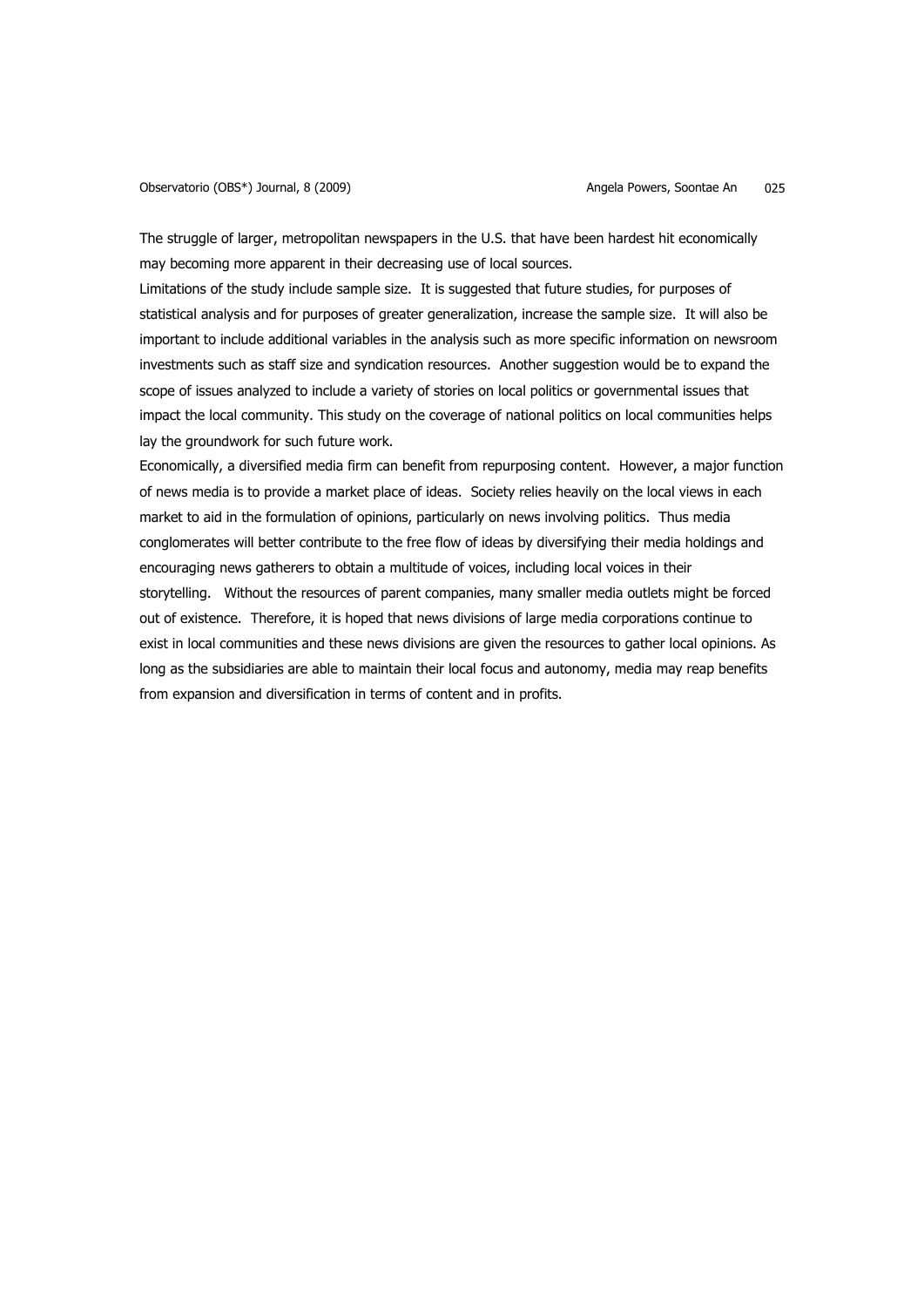026 Angela Powers, Soontae An Observatorio (OBS\*) Journal, 8 (2009)

### **References**

Bagdikian, B.H. (1997). The media monopoly. Beacon Press.

Becker, L.B., & Schoenbach, K. (1989). When media content diversifies: Anticipating audience behavior. In L. B. Becker & K. Schoenbach (Eds.), Audience responses to media diversification: Coping with plenty (pp. 1-29). NJ: Lawrence Erlbaum Associated.

Benoit, W., Stein, K., Hansen, G. (Summer 2005). New York Times coverage of presidential campaigns. Journalism and Mass Communications Quarterly, 82 (1), 356-376.

Blankenburg, W.B., & Ozanich, G.W. (1993). The effects of public ownership on the financial performance of newspaper corporation. Journalism Quarterly, 1, 68-75.

Chan-Olmsted, S.M. & Chang, B.H. (2003). Diversification strategy of global media conglomerates: Examining its patterns and determinants. Journal of Media Economics, 16(4), 213-233.

Compaine, B.M., Sterling, C.H., Guback, T., & Noble, Jr., J.K. (1983). Anatomy of the communication industry, who owns the media? Knowledge Industry Publications, Inc.

Cunningham, B. (2001). Concentration of power. Columbia Journalism Review, November/December, 126-127.

Demers, D.P., (1999). Global media, menace or messiah? Hampton Press, Inc.

Elliott, S., (2006, October 31). Newspaper circulation drops sharply. The New York Times, p. 8-C.

Gomery. D. (1998). Media ownership: Concepts and principles. In A. Alexander, J. Owers, & R. Carveth (Eds.), Media economics: Theory and practice (pp. 45-52). (2nd ed.). Mahwah, NJ: Lawrence Erlbaum Associates, Inc.

Gordon, R. (2002). The meanings of convergence. Medill, 12-13.

Kuttner, R. (2007). The race. Columbia Journalism Review. March/April, pp. 24-32.

Lacy, S. (1989). A Model of demand for news: Impact of competition on newspaper content. Journalism Quarterly, 66, 40-48.

Lexis/Nexis Academic, http://academic.lexisnexis.com, retrieved October 10, 2008.

Linn, J. "Microlevel agenda-setting effects of news sites of The New York Times, CNN, The Wall Street Journal and Reuters." retrieved from All Academic Convention, www.allacademlic.com, October 10, 2008.

Lopes, P.D. (1992). Innovation and diversity in the popular music industry, 1996 to 1990. American Sociological Review, 57, 56-71.

Meyer, P. (2008, October/November). The elite newspaper of the future. American Journalism 32-35.